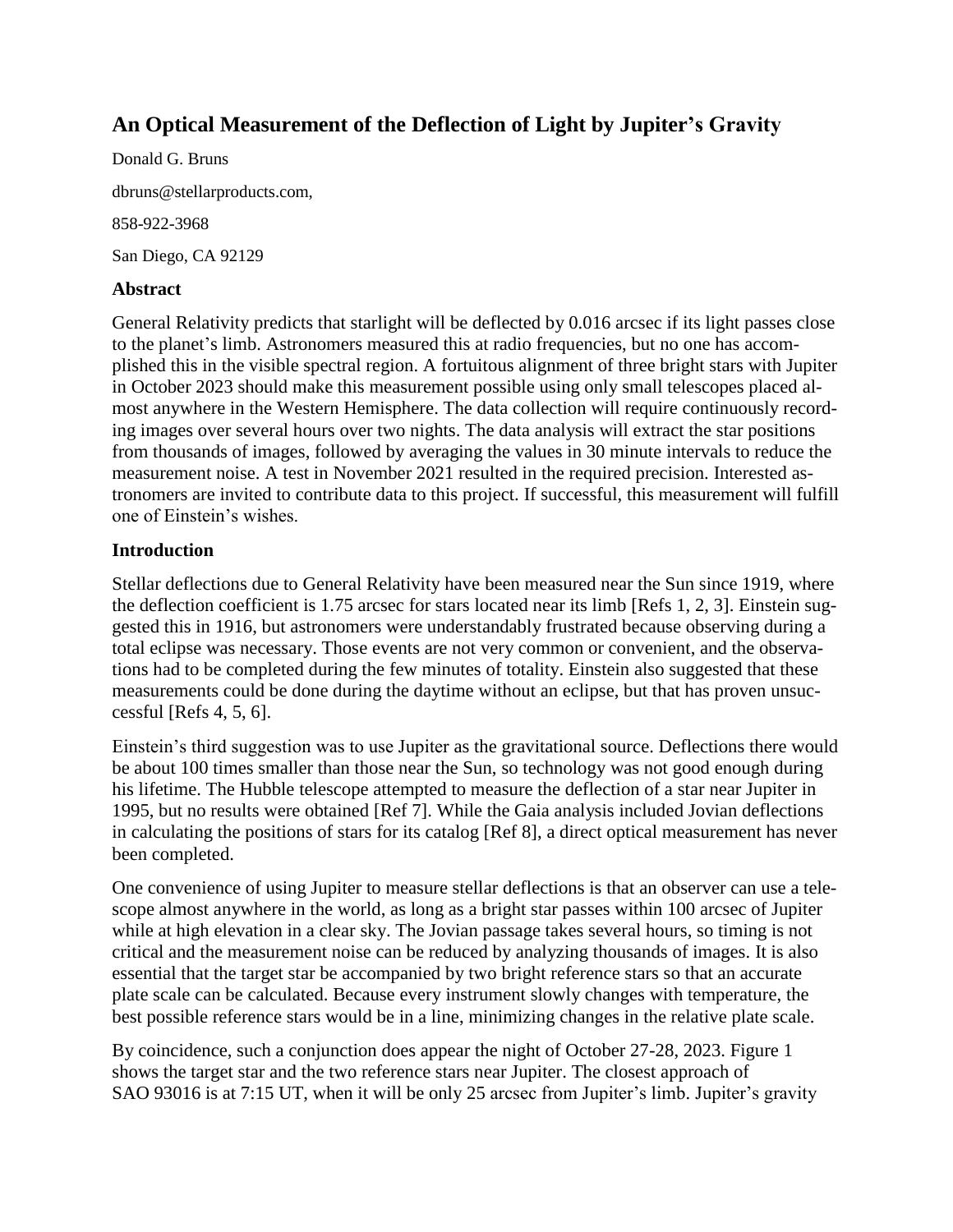should generate an apparent outward deflection of 0.0085 arcsec. This close conjunction last occurred in 1928 and does not repeat until 2106, so this opportunity needs to be measured!



**Figure 1.** SAO 93016 (magnitude 7.1) should show a 0.0085 arcsec gravitational deflection as Jupiter passes nearby in October 2023. SAO 93015 (magnitude 7.6) and SAO 93020 (magnitude 8.3) provide good references to calibrate the plate scale. The slow motion of Jupiter with respect to the stars allows several hours to acquire images. [Image from Guide 9.]

The view from Jupiter in Figure 2 shows Earth at the time shown in Figure 1. Jupiter shines high near the meridian in much of the US, but southern sites with good seeing will provide better measurements.



**Figure 2.** Earth's Western Hemisphere is perfectly placed to view SAO 93016 as Jupiter makes its closest approach. Image collection over several hours reduces the measurement noise. [Image from Guide 9.]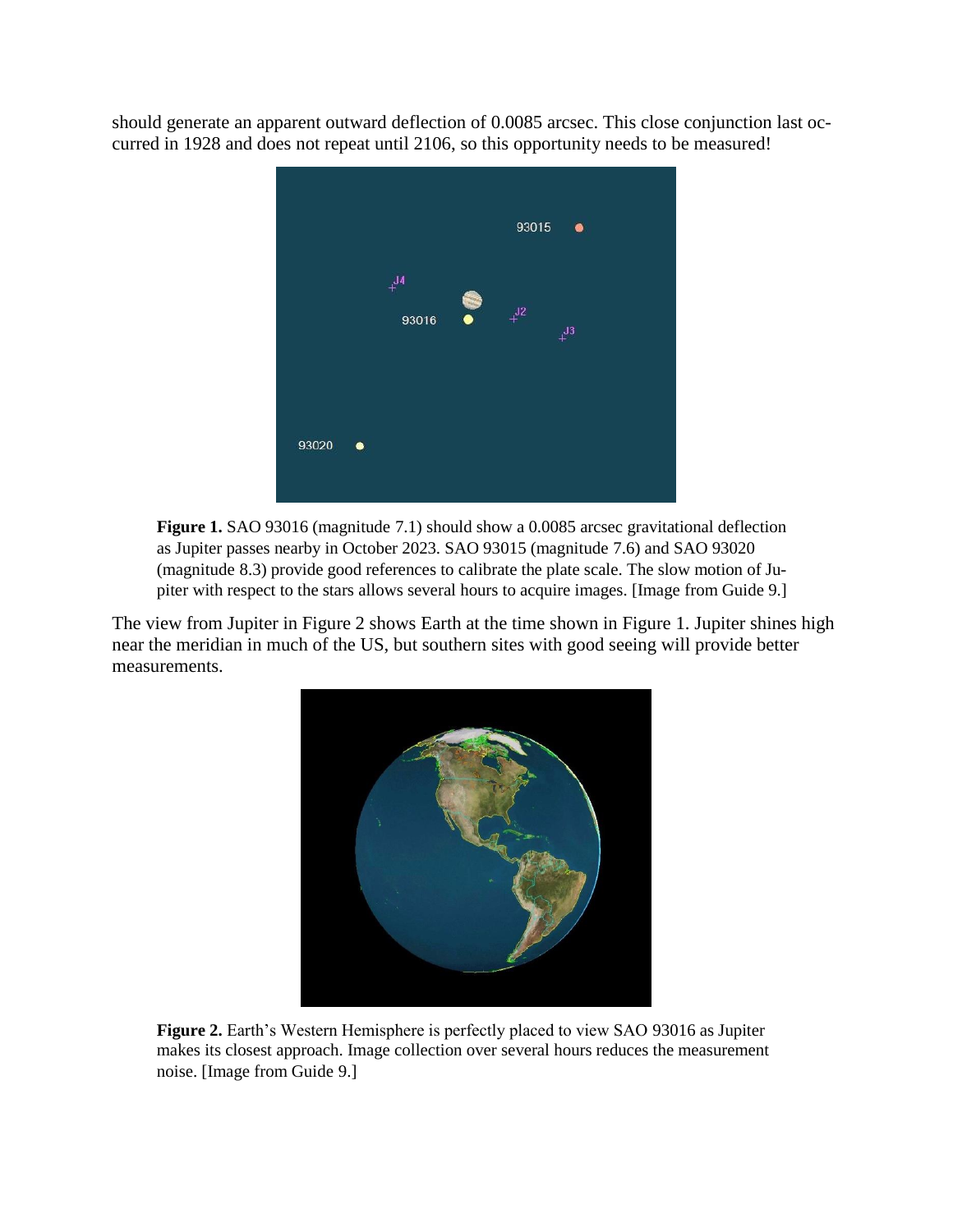## **Data Collection**

Amateur telescopes, cameras, and mounts are perfectly suited to capture the images needed for this project. The instrument requirements are summarized here.

In moderate (1 - 2 arcsec) atmospheric seeing, the best star position measurements result from using a plate scale near 0.5 arcsec/pixel. A Luminance filter acceptably reduces atmospheric chromatic aberrations since the targets are at high altitude. The bright targets means that 100 mm apertures can operate using 1 sec exposures. For 2.4 micron CMOS pixels, the telescope should have a focal length near 1 meter, just right for a 127 mm F/8 refractor. For 3.8 micron CMOS pixels, the ideal telescope focal length is 1.6 meters. A 200 mm F/8 Ritchey-Chretien telescope design also generates minimum distortions, providing the best calibrations. Since the imaging takes place all night long, a carbon-fiber design helps minimize focal shifts. Other telescope and camera combinations might work well, but should be tested as described in the **Results** section.

The imaging camera should be a CMOS design, so that a 1 frame-per-second (FPS) rate can be maintained. Only a small sub-frame needs to be saved, but this still requires Gigabytes of storage space. Since 13 arcminutes separates the reference stars, the CMOS sensor needs to be at least 1600 pixels wide. Most amateur units meet that requirement. A cooled camera is not essential, since the exposures are so short.

Since the imaging lasts all night long, the ideal mount would be a fork style. A German equatorial mount requires pausing for a few minutes while the observer flips the mount across the meridian. Good tracking keeps the stars nearly in the same location on the sensor, avoiding potentially difficult optical distortion corrections.

#### **Data Analysis**

Since the observations contain so many images, writing a program to automatically find the star positions is needed. There are two methods; curve fitting or center-of-mass (CoM). Because the stars are so bright, their signal-to-noise ratios exceed 100. A CoM proof-of-concept Python program was written and tested with good results, but curve fitting is still being evaluated.

The bright scatter from Jupiter needs to be subtracted, but since the target star does not get too close to Jupiter's limb, the scatter should be easy to handle. This is being evaluated with simulated stars on archived Jupiter images. A secondary spider causes some additional scatter, but this would be absent with a refractor.

#### **Results**

The target stars are visible months before and months after October, providing opportunities to test data collection and analysis. With Jupiter far away, the deflection of the target star in the final analysis should be zero, with an uncertainty much smaller than 0.0085 arcsec. One such test was completed in November 2021. While this test used short exposures, longer ones should work just as well.

Using a Ritchey-Chretien telescope and a CMOS camera with 3.8 micron pixels, a series of 216,000 images were taken at 20 FPS for 3 hours. An example image is shown in Figure 3. A Python program using CoM calculations processed the images. The plate scale determined by the outer two stars averaged 0.489 arcsec/pixel. The plate scale varied slowly because the telescope temperature change affected its focal length.